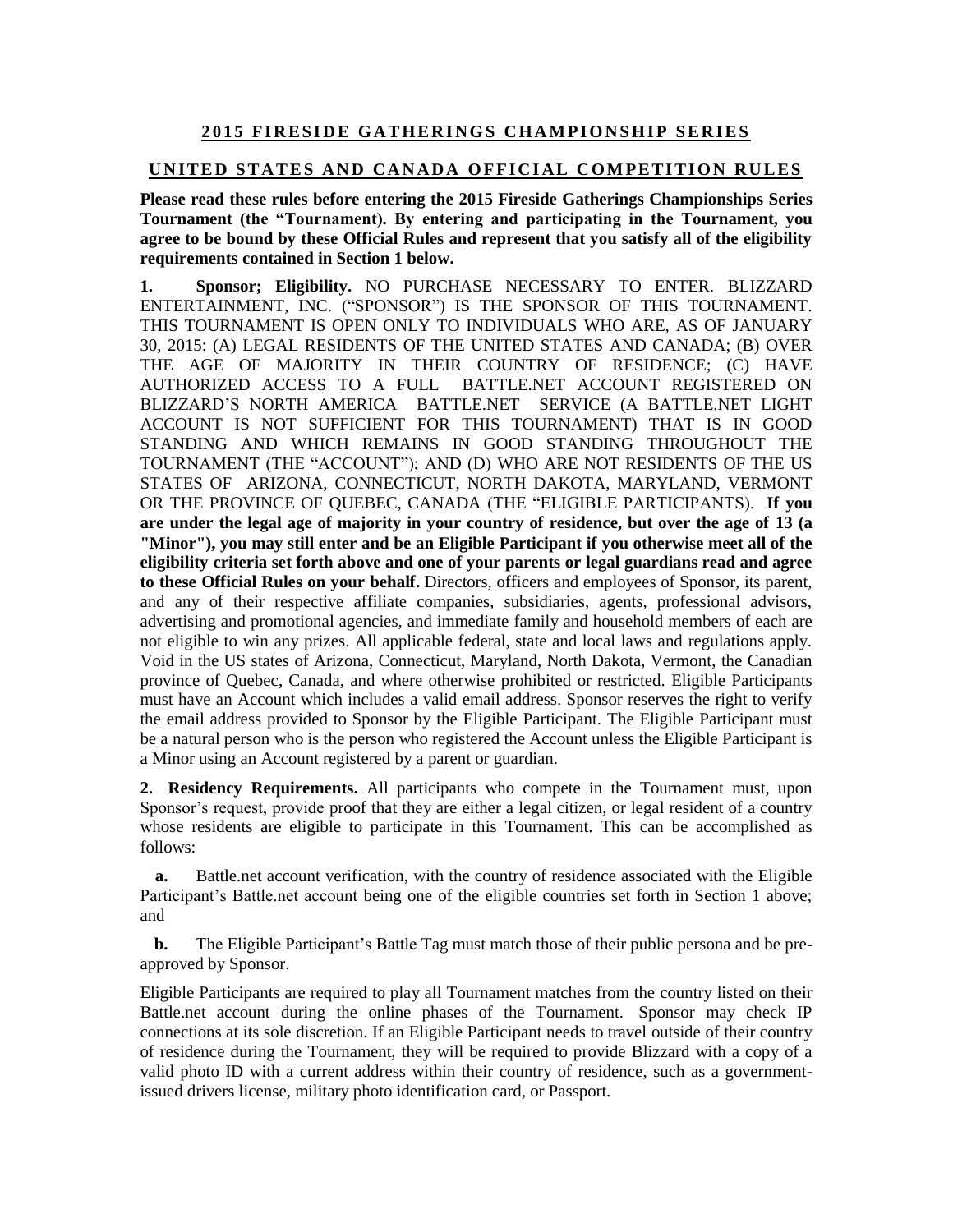**3. Disclaimer.** Sponsor will not be responsible for (a) any late, lost, misrouted, garbled or distorted, inaccurate, incomplete or damaged transmissions or entries; (b) telephone, electronic, hardware, software, network, Internet, or other computer- or communications-related malfunctions or failures; (c) any Tournament disruptions, injuries, losses or damages caused by events beyond the control of Sponsor (although the Sponsor will take reasonable precautions to ensure reasonable safety); or (d) any printing or typographical errors in any materials associated with the Tournament. Additionally, in accordance with the [Battle.net End User License](http://us.blizzard.com/en-us/company/legal/eula.html)  [Agreement](http://us.blizzard.com/en-us/company/legal/eula.html) and without limiting Sponsor's rights therein, Sponsor retains the right to modify or delete content, data, digital cards, accounts, statistics, user profiles, and any information created, accumulated, stored or uploaded to an Account at any time and for any reason at its sole discretion.

**4. Tournament Period.** The Tournament shall commence on May 2, 2015, at approximately 12:00 AM Pacific Time (the "Commencement Date"), and shall continue through the end of the Tournament, which is expected to conclude on or about August 31, 2015.

## **5. Tournament Structure and Format.**

**a. Tournament Structure** Eligible Participants who compete and then win a Fireside Gatherings Hearthstone Tournament sanctioned by Sponsor and organized and held between May 2, 1015 and July 19, 2015, will earn an entry in the Online Qualifier Tournament. An Eligible Participant can only qualify for the Tournament once, and any entry that an Eligible Participant would otherwise earn after qualifying for the Tournament will not be awarded. Those Eligible Participants who qualify for the Online Qualifier phase of the Tournament will be randomly assigned by Sponsor, and advance through the Online Qualifier phase of the Tournament using a single elimination bracket tournament with bracket seedings determined by Sponsor to determine the top four (4) players. The four (4) Eligible Participants who finish with the highest ranking in the Online Qualifier phase of the Tournament will to compete in the 2015 Fireside Gatherings – United States and Canada finals event to determine the overall winner of the Tournament.

**b. Format.** For all Fireside Gatherings and Sponsor operated matches, Eligible Participants will use Hearthstone card decks that they have collected and set up on the Americas server on Battle.net. Matches shall utilize the "a best of 5, "Conquest," format with 3 classes per Eligible Participant each match. Each player will submit three (3) unique classes and decklists prior to the event. Each game in a match is blind pick for both players – no vetoes. When a player wins a game, the winning player cannot use the class that was used for that game for the remainder of the match (the hero has "ascended" to the conqueror's pool). The player that loses a game can keep the same class or switch to a different class at their choice, with such a switch being a 'blind pick.' The first player to win 3 games wins the match.

**6. Cheating.** Players must compete to the best of their ability at all times. Any form of cheating will not be tolerated. If the Sponsor determines that a player is cheating, the player will be immediately disqualified and removed from the tournament and may be restricted from participating in any events in the future, and have all of their licenses to all Blizzard games revoked. Players may be requested to install software on their computers for the duration of the tournament which is specially designed to detect cheating. Examples of cheating would include, without limitation:

a. Actions to intentionally alter or attempt to alter the results of any match, including losing a match with another player to advance one or the other's rank. If Sponsor determines that a player is colluding or match fixing, the player will be immediately disqualified and removed from the tournament and may be restricted from participating in future events and have all of their licenses to all Blizzard games revoked; and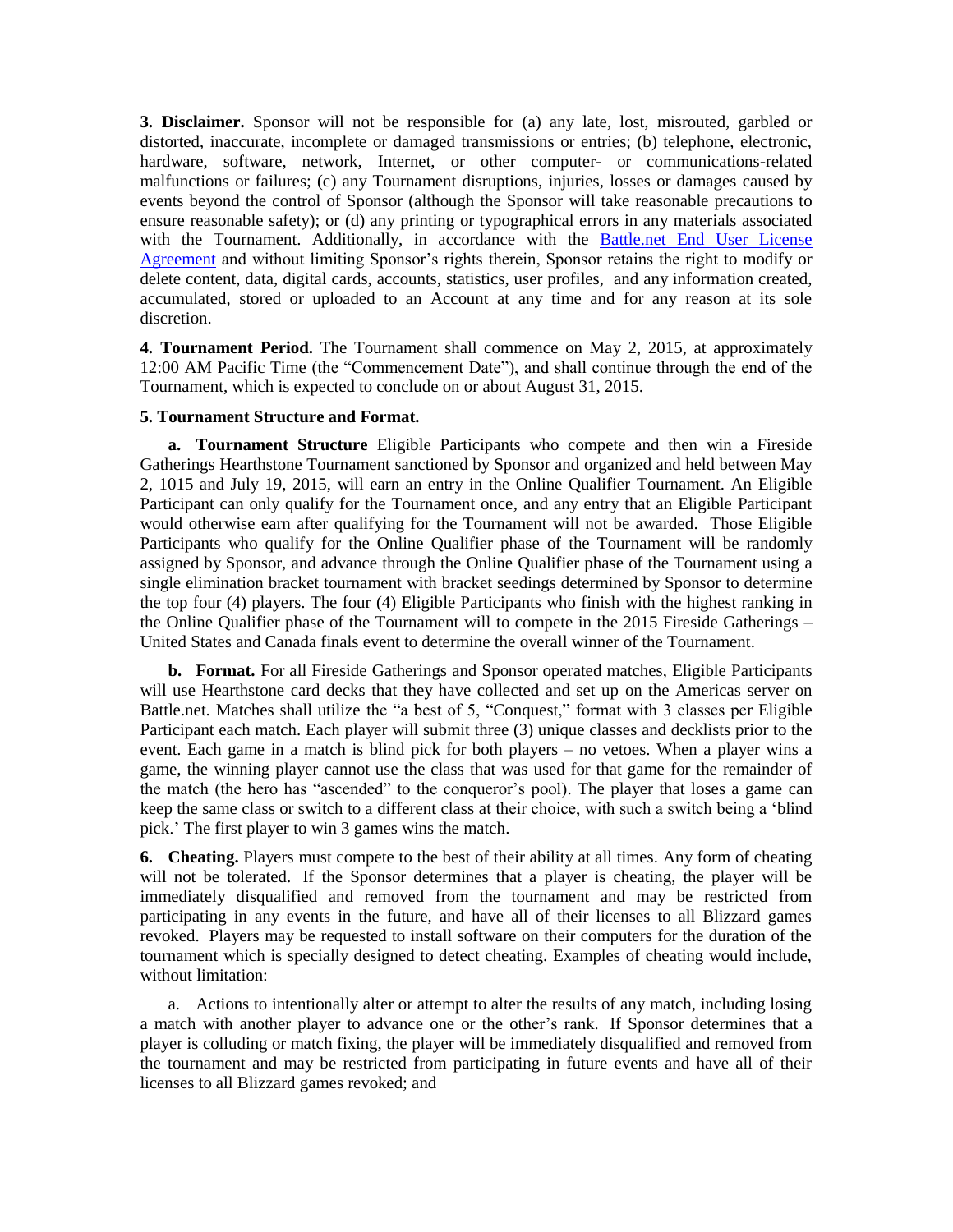b. Attempts to interfere with another player's connection to the game service through Distributed Denial of Service (DDoS) or any other means, he or she may be disqualified from the Tournament; and

c. Any incidence of Eligible Participants allowing individuals who are not the Eligible Participant to play on an Eligible Participant's Battle.net account in any of Blizzard games.

**7. Gambling.** Players are not allowed to place or attempt to place wagers on any matches or actions in, or around, any Blizzard title, including Hearthstone.

**8. Unsportsmanlike Behavior**. Should Sponsor determine that an Eligible Participant commits, or threatens to commit, violent acts against any other player in the Tournament, any admin, or any spectators of the Tournament, or engages in any unsportsmanlike behavior, the Eligible Participant may be disqualified from the Tournament.

**9. Tournament Defaults.** The following can result in a lost match or other penalties to be assessed against an Eligible Participant who is participating in the Tournament:

a. After the first game in the match begins, if an Eligible Participant leaves the match lobby, or cancels the "game challenge", or leaves the Hearthstone game client for any reason, it is considered a match forfeiture and the opposing Eligible Participant will win the match;

b. additionally, once the starting hands are provided by the Hearthstone game client, if an Eligible Participant leaves the game for any reason, the Eligible Participant is considered to have forfeited the game, awarding his or her opponent one game point; and

c. if an Eligible Participant selects a deck with a class that he already used to win a previous game in the match, that game is considered a loss.

## **10. Prizing.**

**a. Finalists.** The Eligible Participants that place in First, Second, Third and Fourth Place in the Online Qualifier will each win a trip to the location of the 2015 Fireside Gatherings – United States and Canada Finals, which will be determined by Sponsor it is sole discretion, and will include round trip coach air fare to the city where the 2015 Fireside Gatherings – United States and Canada Finals is to be held, and lodging nearby the event.

**b. First Place Winner.** The Eligible Participant that places first in the Tournament shall receive a prize package in the amount of Two Thousand Five Hundred Dollars (\$2,500.00 USD), and the chance to compete in the 2015 Hearthstone Americas Regional Qualifier Tournament as the  $40<sup>th</sup>$  seed.

**c. Second Place Winner.** The Eligible Participant that places second in the Tournament shall receive a prize in the amount of One Thousand Five Hundred Dollars (\$1,500.00 USD.

**d. Third and Fourth Place Winners.** The Eligible Participants that place in third and fourth place in the Tournament shall receive a prize package in the amount of Five Hundred Dollars (\$500.00 USD.

Prizes are not transferable. No substitutions or exchanges (including for cash) of any prizes will be permitted, except that Sponsor reserves the right to substitute a prize of equal or greater value for any prize. All prizes are awarded "AS IS" and WITHOUT WARRANTY OF ANY KIND, express or implied (including, without limitation, any implied warranty of merchantability or fitness for a particular purpose). STATE, LOCAL TAXES, INCLUDING VAT TAXES WHICH ARE ASSOCIATED WITH THE RECEIPT OR USE OF ANY PRIZES ARE THE SOLE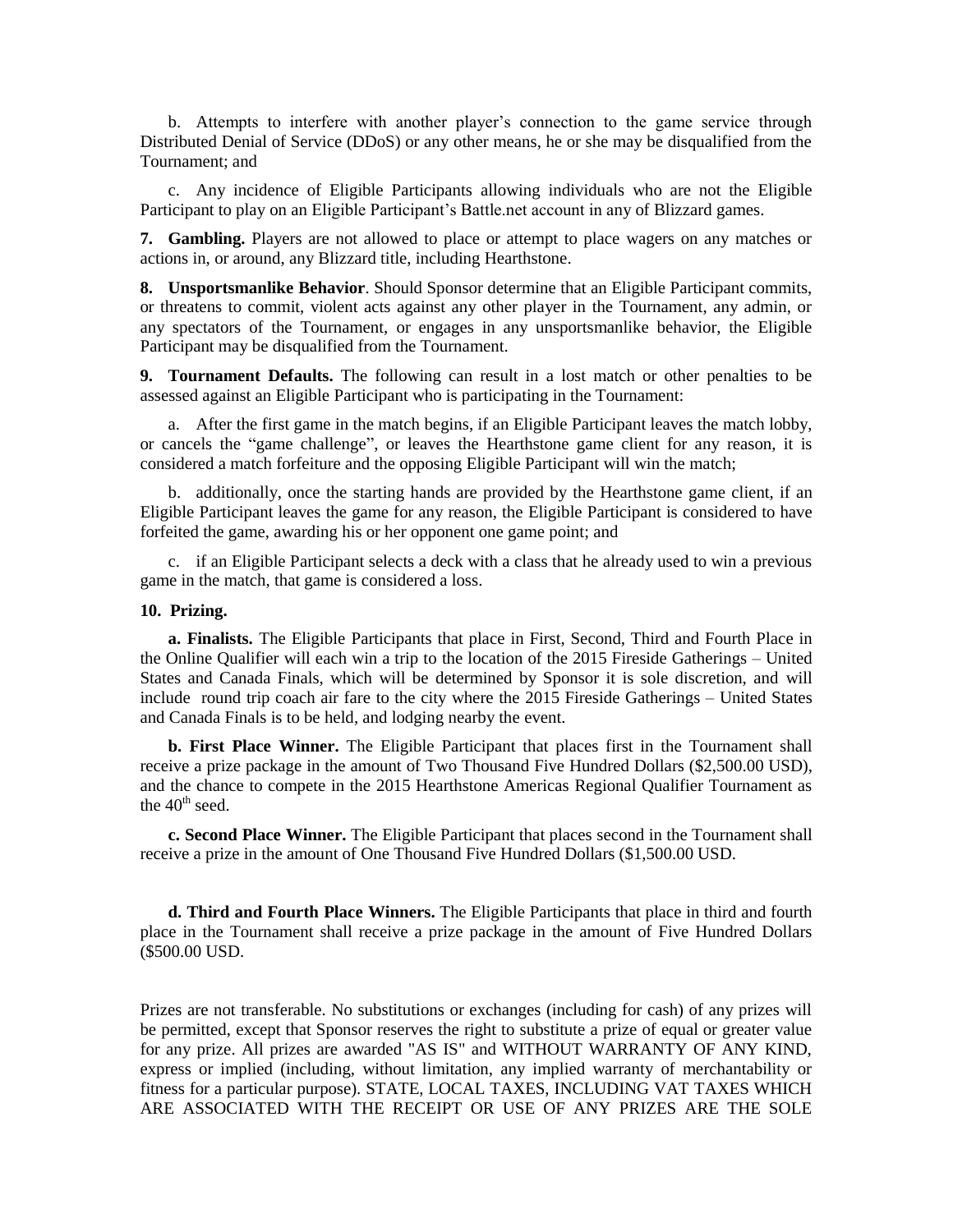RESPONSIBILITY OF THE WINNER. All cash prizes will be paid in U.S. currency. Winners will be required to complete and submit to Sponsor an IRS form W-8 or W-9 to receive a cash prize.

All travel must take place on the dates and times as specified by Sponsor. Eligible Participants who qualify for prizes hereunder shall be responsible, at their own cost and expense, for obtaining all the necessary visas, passports, or other travel documents issued by the government of their country of citizenship so that they have the legal capacity to travel to the United States of America, and are responsible for any and all other costs and expenses associated with their prize that are not specifically set forth herein. Should an Eligible Participants who qualify for prizes hereunder be a "minor" in their country of residence, a parent or legal guardian shall travel on the same itinerary with the Eligible Participants, and shall be responsible for all of their own travel and accommodation costs including, without limitation, transportation and accommodation costs and any cost or expense associated with obtaining all the necessary visas, passports, or other travel documents issued by the government of their country of citizenship so that they have the legal capacity to travel to the United States of America.

**11. Collection of Information.** The information necessary to operate the Tournament was collected by Sponsor at the time that each Eligible Participant registered a Battle.net account used to participate in the Tournament, and without limiting Sponsor's rights under its privacy policies with regards to its use of the information, will be used to contact you specifically for operation of the Tournament. The Tournament is not open to anyone under the age of majority in your country of citizenship, and in the event that Sponsor becomes aware that you are under the age of majority in your country of citizenship and your parent or guardian has not provided specific permission to Sponsor for you to participate in this Tournament, Sponsor will delete, erase or destroy any and all personally identifiable information related to the Tournament. The data collector is Blizzard Entertainment, Inc., and the data collected will be transferred to the United States of America. Upon request, you will be provided with access to your personal data. You also have a right of opposition to the data collection, under certain circumstances. To exercise such right, you may write to "2015 Fireside Gatherings Championships Series - Personal Data," c/o Blizzard Entertainment, P.O. Box 18979, Irvine, CA 92612. You may also withdraw your personal data upon request, however you will be disqualified as an Eligible Participant in the Tournament if you withdraw your personal data prior to the determination and fulfillment of the prizes listed in Section 5 herein. Information collected in connection with the Tournament will otherwise be collected in accordance with Sponsor's privacy policy, available at [http://www.blizzard.com/us/privacy.html.](http://www.blizzard.com/us/privacy.html) By agreeing to these Official Rules, you are also agreeing to the terms of Sponsor's privacy policy.

**12. Sponsor Use of Entries.** You hereby agree that in consideration of your being allowed the chance to enter the Tournament, Sponsor, its parent, subsidiaries and affiliates, shall have the perpetual, non-exclusive, worldwide license and right to utilize your name, character, likeness, and a biography of you. Sponsor shall have the right to use, modify, reproduce, publish, perform, display, distribute, make derivative works of and otherwise commercially and non-commercially exploit your name, character, likeness, and a biography of you in perpetuity and throughout the universe, in any manner or medium now existing or hereafter developed, without separate compensation to you or any other person or entity. You agree to take, at Sponsor's expense, any further action (including, without limitation, execution of affidavits and other documents) reasonably requested by Sponsor to effect, perfect or confirm Sponsor's rights as set forth above in this Section 13.

**13. General Release.** By entering the Tournament, you release Sponsor and any of its parent companies, subsidiaries, affiliates, directors, officers, employees, representatives, agents and agencies (collectively, the "Released Parties") from any liability whatsoever, and waive any and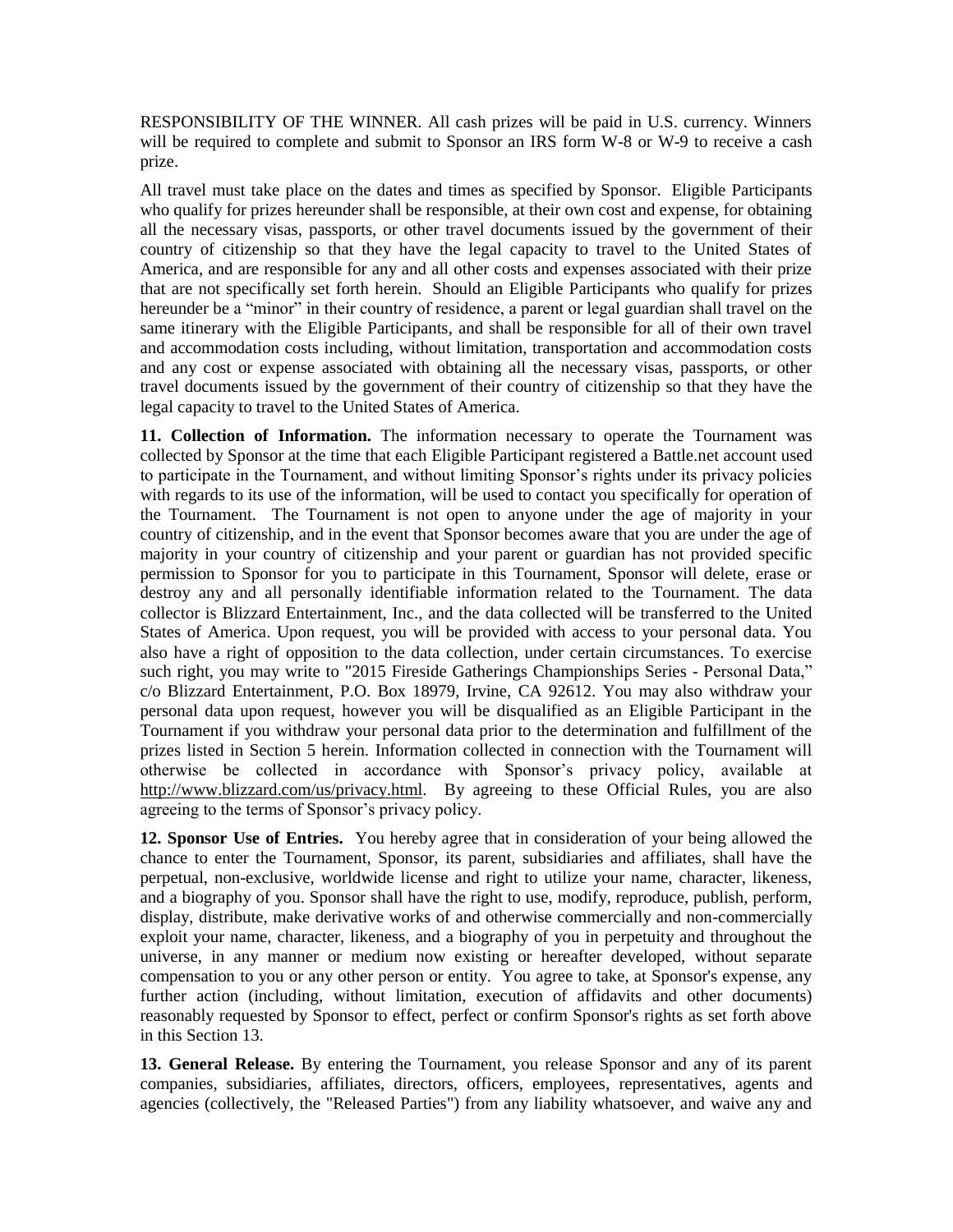all causes of action related to any claims, costs, injuries, losses, or damages of any kind arising out of or in connection with the Tournament (including, without limitation, participation in the Tournament) or delivery, misdelivery, acceptance, possession, use of or inability to use any prize (including, without limitation, claims, costs, injuries, losses and damages related to personal injuries, death, damage to or destruction of property, rights of publicity or privacy, defamation or portrayal in a false light, whether intentional or unintentional), whether under a theory of contract, tort (including negligence), warranty or other theory. Some jurisdictions do not allow (i) the exclusion of implied warranties on applicable statutory rights, so the above exclusions and limitations may not apply in some cases.

**14. License Agreement.** Eligible Participants are at all times subject to the terms of Sponsor's Battle.net End User License Agreement, available at [http://us.blizzard.com/en](http://us.blizzard.com/en-us/company/legal/eula.html)[us/company/legal/eula.html.](http://us.blizzard.com/en-us/company/legal/eula.html) Should any Eligible Participant be found in violation of the Battle.net End User License Agreement, such Eligible Participant will not be eligible and will be automatically disqualified from the competition and Sponsor reserves all rights to claim any equitable or legal remedies for loss, and remedies under breach of contract, due to the violation of the Terms of Use License Agreement.

**15. Publicity Release.** Sponsor shall have the right to utilize your name, bio and likeness in advertising for the Tournament as well as in historical promotion of the Tournament. Sponsor also shall have the right to have the Tournament broadcast or re-broadcast (including via Internet transmission and wireless networks) by itself and/or the broadcast partner(s) without further payment to you in this Tournament Rules.

**16. Affidavit & Release.** As a condition of being awarded any prize, winners will be required to execute and deliver to Sponsor a signed affidavit of eligibility and acceptance of these Official Rules and release of liability. In the event that a winner is under the age of majority in his or her country of residence, winner's parent or legal guardian will be required to execute and deliver such documents. Failure to return a signed affidavit within seven (7) days may result in forfeiture of prize. Potential winners are responsible for ensuring return of all required materials; proof of sending will not be considered proof of receipt by Sponsor.

**17. Winners List; Rules Request.** A list of winners will be posted at http://us.battle.net/hearthstone no later than September 15, 2015 and will remain available until March 31, 2016. For a copy of the winners list, send a stamped, self-addressed, #10 business-size envelope (4 1/8" x 9 1/2") after September 15, 2015, and before March 31, 2016 to Sponsor at, "2015 Fireside Gatherings Championships Series - Winners List, c/o Blizzard Entertainment, P.O. Box 18979, Irvine, CA 92612." To obtain a copy of these rules, send a stamped, selfaddressed business-size envelope to Sponsor at the address listed below, "2015 Fireside Gatherings Championships Series - Rules Request, c/o Blizzard Entertainment, P.O. Box 18979, Irvine, CA 92612." Canadian residents may omit return postage.

**18. Copyright Notice.** The Tournament and all accompanying materials are copyright  $\odot$  2015 Blizzard Entertainment, Inc., and its respective licensors. All rights are reserved.

**19. Miscellaneous.** Sponsor reserves the right to patch or update Hearthstone at any time to fix bugs, change balance, or add features as deemed appropriate by the Sponsor, in its sole discretion, without suspending or canceling the Tournament. The Tournament and these Official Rules will be governed, construed and interpreted under the laws of the state of California in the United States, provided that Blizzard shall have the right to disqualify any players that are rendered ineligible due to local law. Eligible Participants agree to be bound by these Official Rules and by the decisions of Sponsor, which are final and binding in all respects. Sponsor reserves the right to change these Official Rules at any time, in its sole discretion, and to suspend, cancel or modify the Tournament or any Eligible Participant's participation in the Tournament should viruses,